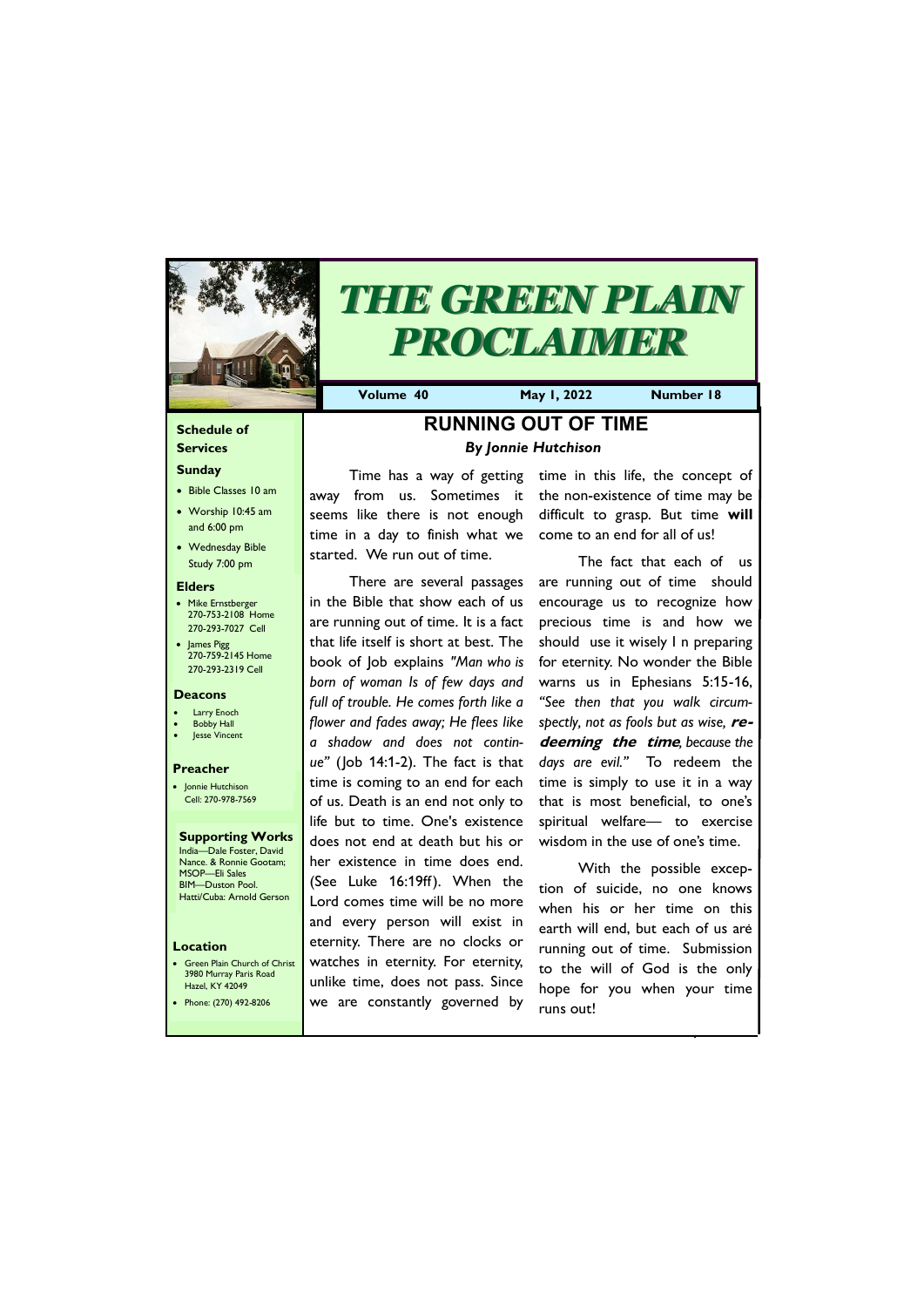# NEWS AND NOTES

*REMEMBER IN PRAYER: Green Plain members*: Peggy Jarvis, Marie Wyatt, Joanne Barnes, Maxine Pool, Jim Fielder, Larry Enoch, Mary and Jim Lowrie, Margorie and Hayes Grady, Jesse and Mary Vincent, Bobby and Sue Hall all need our prayers and encouragement.

*Family and Friends:* Jerry Lovett, Teresa Tacker, Kenneth Mizell, Dale Pentecost, Brett Wyatt, Roger Rhoades, Joel White, Nat and Rita Evans, Larry and Rose Wyatt. Bonnie Byerly, Kenny Arrington, Nick Sudzan and Neal Parker.. Please continue to pray for our brethren in Ukraine. Remember those this congregation is supporting in India.

**PANTRY ITEMS May 2022: 1—Pork-n-Beans; 8—Toothbrush; 15—Pickles 22— Mixed Vegetables; 29— Canned Carrots.** Please bring any additional items you wish for the "blessing box" which is located next to the breezeway on the north side of the building.

**May 2022 Birthdays:** 19—Peyton Smith; 27—Ann Thompson; 29—Mary Vincent;

*ENROLL IN A FREE BIBLE CORRECSPONDENCE COURSE. Send your name and complete mailing address and phone number to Green Plain church of Christ 3980 Murray Paris RD Hazel, KY 42049 or email your request to greenplaincoc@gmail.com. You may also enroll on our website.: greenplainchurchofchrist.org***.**

**HOME BIBLE STUDY; We offer a FREE in-home Bible study entitled** *"Back to the Bible" f***or anyone who is interested in gaining more knowledge of the Bible. Simply contact us to schedule a time for your study.**

**MARK YOUR CALENDARS:** Our fall gospel meeting is scheduled for September 11-15, 2022 with Mike Kiser. The Fall Session of the School of Biblical Studies will begin on Monday, September 19th and continue for eight consecutive Monday's. 7—9 pm..

## **Page 2**

# **AT THE CROSS**

**God's Love Manifested—John 3:16; 1 John 4:9-10 Price for Sin Paid—Jn. 19:32-34; Rev. 1:5; Eph. 1:7**

**!st Law Finished—Col 2:14-16; Heb. 10:9**

**Church Purchased—Acts 20:28; Eph. 5:25**

**Jew & Gentile Reconciled—Eph. 2:14-17**

**Peace Made—Colossians 2:20**

**Spiritual Freedom Made Possible—Heb. 2:9-10; 1 Pet 1:18-19**

# **Man benefits when**

**He Hears & Obeys—Matthew 7:21; Rom. 6:1-18**

*LESSONS TODAY*

**Bible Study-10 AM** *The Book of Acts*

# **Worship**

**10:45 am***— "Miracles"*

**6 pm—** *"Five Attitudes Every Christian Must Have" 1 Peter 3:8*

**Wednesday Bible Class** *A Study of 1 John 7:00 PM*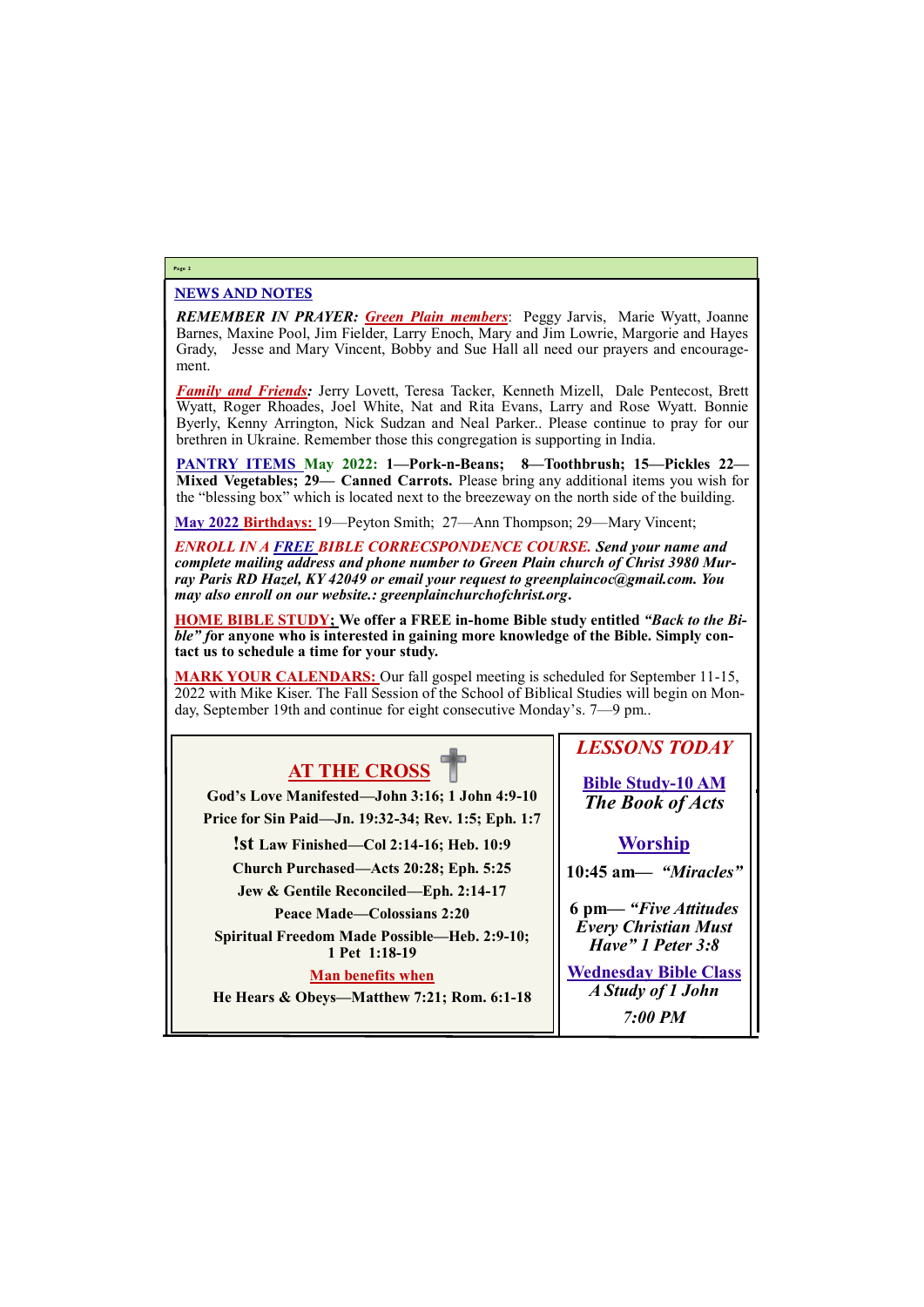#### **Page 3**

# **THE SETTING SUN** *By Justin Paschall*

invite us to go to Florida with them

for the week. We stay in a condo on the beach and enjoy a week to recharge and spend time together. This past October we got to take that trip and the day before we departed, we stayed on the beach to watch the sun set. We literally were able to watch the sun until it vanished below the ocean's line out of sight. As I stood there and beheld such an

event, there were several things that crossed my mind.

Almost every year during the chil-is filled with ups and downs, triumphs and dren's fall break, Micah's stepfather and mom tragedies, joy s and sorrow s . We need to

First, I thought about the words of the psalmist. *"The heavens declare the glory of God; And the firmament shows His handiwork"* (Psalms 19:1). God is the best painter! The beauty of that sunset was unmatched. No work of art could accurately match its beauty. No picture or video could capture the vividness of its colors. Indeed, God, the Creator, was on display.

Second, I thought about the fact that for every sunrise there is also a sunset. Life learn to accept the good with the bad. We must learn to trust in God no matter the circumstances that are currently happening. *"Not that I speak in regard to need, for I have learned in whatever state I am, to be content"* (Philippians 4:11). We also need to be there for one another through the ups and downs. *"Rejoice with those who rejoice, and weep with those who weep"* (Romans 12:15).

Third, I considered the fact that as the sun set for us, it was rising on the other side of the world. I thought about the brevity of life and how when the sun sets on this life, the sun rises on my life in eternity. *"And as it is appointed for men to die once, but after this the judgment"* (Hebrews 9:27). It has been said that at death, God did not place a period but a comma. Death is not the end; it is the beginning of eternity. So much can be gleaned from the beauty of a sunset. May God richly bless us as we focus on Him.

—Ripley Church of Christ , TN

# **A TIME OF RENEWAL**

We are in full swing of the spring season! The trees, plants and flowers are green and colorful. Nature has renewed itself once again. This season can bring to one's' mind ideas of personal renewal, a time to start fresh and new. As believers we have the great blessing of renewal in times of spiritual

difficulty or weakness. When we first come (Romans 12:2). to Christ the scriptures say that we put off *(Continued on page 4)*

the old man (person) and are renewed in the spirit of our mind (Ephesians 4: 22-24) but it doesn't stop there. We'll still struggle with worldly desires and thoughts but have the continued opportunity to avoid conforming to this world but rather being transformed by the renewing of our mind